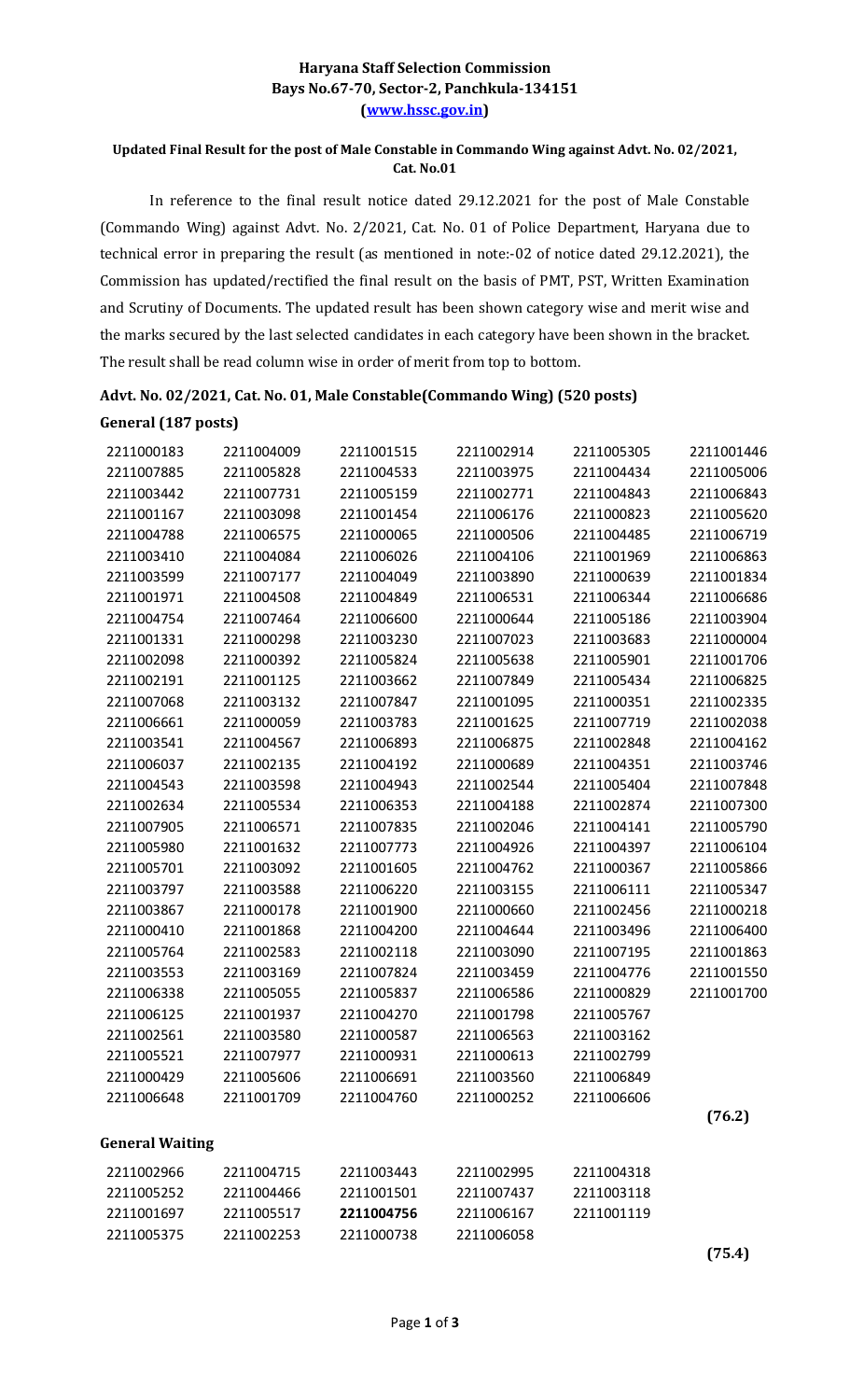# SC (93 Posts)

| 2211004164         | 2211004675 | 2211003820  | 2211006649 | 2211000974 | 2211002886 |
|--------------------|------------|-------------|------------|------------|------------|
| 2211004781         | 2211000983 | 2211007820  | 2211001640 | 2211005614 | 2211006452 |
| 2211002461         | 2211002625 | 2211007251  | 2211003018 | 2211007360 | 2211001598 |
| 2211007409         | 2211003381 | 2211007112  | 2211002448 | 2211004363 | 2211007199 |
| 2211006138         | 2211001773 | 2211000635  | 2211001022 | 2211007467 | 2211006494 |
| 2211001660         | 2211002318 | 2211006714  | 2211004298 | 2211004096 | 2211007070 |
| 2211004793         | 2211004398 | 2211007094  | 2211005235 | 2211001267 | 2211002168 |
| 2211001074         | 2211002124 | 2211005266  | 2211002400 | 2211001084 | 2211006591 |
| 2211002734         | 2211001897 | 2211004061  | 2211003687 | 2211000725 | 2211006726 |
| 2211005213         | 2211000563 | 2211002224  | 2211004577 | 2211000096 | 2211001793 |
| 2211002949         | 2211004500 | 2211001845  | 2211005687 | 2211006142 | 2211006793 |
| 2211004283         | 2211003562 | 2211006704  | 2211006513 | 2211003296 | 2211000962 |
| 2211000640         | 2211004647 | 2211006989  | 2211005063 | 2211000311 | 2211000172 |
| 2211004864         | 2211004568 | 2211000900  | 2211003390 | 2211005720 |            |
| 2211006308         | 2211002415 | 2211000239  | 2211006738 | 2211004536 |            |
| 2211005326         | 2211004174 | 2211007766  | 2211005475 | 2211000197 |            |
|                    |            |             |            |            | (66.2)     |
| <b>SC Waiting</b>  |            |             |            |            |            |
| 2211002466         | 2211002237 | 2211001846  | 2211000375 | 2211002605 |            |
| 2211003356         | 2211005115 | 2211001154  | 2211006684 |            |            |
|                    |            |             |            |            | (65.6)     |
|                    |            |             |            |            |            |
| BCA (72 Posts)     |            |             |            |            |            |
| 2211002629         | 2211002132 | 2211007553  | 2211007594 | 2211006916 | 2211003252 |
| 2211006415         | 2211003593 | 2211006023  | 2211002501 | 2211000688 | 2211007182 |
| 2211001129         | 2211003377 | 2211002234  | 2211003539 | 2211003799 | 2211002805 |
| 2211001036         | 2211007962 | 2211007277  | 2211000219 | 2211003371 | 2211000339 |
| 2211002996         | 2211000401 | 2211003567  | 2211006620 | 2211004008 | 2211003289 |
| 2211001621         | 2211006521 | 2211004668  | 2211000479 | 2211004131 | 2211002320 |
| 2211000154         | 2211000537 | 2211001053  | 2211002762 | 2211002245 | 2211003216 |
| 2211000679         | 2211004904 | 2211001413  | 2211001196 | 2211003036 | 2211006061 |
| 2211001977         | 2211006100 | 2211001035  | 2211004144 | 2211000104 | 2211000961 |
| 2211003860         | 2211000272 | 2211001164  | 2211005168 | 2211000398 | 2211000457 |
| 2211002764         | 2211002906 | 2211000157  | 2211005580 | 2211004227 | 2211007654 |
| 2211001665         | 2211003046 | 2211000574  | 2211002180 | 2211004507 | 2211006299 |
|                    |            |             |            |            | (70.4)     |
| <b>BCA Waiting</b> |            |             |            |            |            |
| 2211003996         | 2211006826 | 2211000277  | 2211006069 |            |            |
| 2211006261         | 2211004896 | 2211007095  |            |            |            |
|                    |            |             |            |            | (69.2)     |
| BCB (42 Posts)     |            |             |            |            |            |
|                    |            |             |            |            |            |
| 2211007486         | 2211003900 | 2211002346  | 2211004190 | 2211001745 | 2211001935 |
| 2211002822         | 2211001589 | 2211007737  | 2211007582 | 2211007041 | 2211005431 |
| 2211003696         | 2211002120 | 2211004541  | 2211006665 | 2211001041 | 2211005338 |
| 2211000091         | 2211001925 | 2211003853  | 2211004624 | 2211002578 | 2211004005 |
| 2211004802         | 2211001932 | 2211003632  | 2211007212 | 2211001137 | 2211003075 |
| 2211002067         | 2211001915 | 2211003764  | 2211001463 | 2211001972 | 2211003714 |
| 2211007169         | 2211000267 | 2211006579  | 2211002553 | 2211007279 | 2211003669 |
|                    |            |             |            |            | (73.8)     |
| <b>BCB Waiting</b> |            |             |            |            |            |
| 2211007975         | 2211005386 | 2211003121  | 2211000874 | 2211001396 | 2211001927 |
|                    |            |             |            |            | (73)       |
| EWS (52 Posts)     |            |             |            |            |            |
| 2211001182         | 2211000346 | 2211003535  | 2211004332 | 2211000008 | 2211007785 |
|                    |            | Page 2 of 3 |            |            |            |
|                    |            |             |            |            |            |